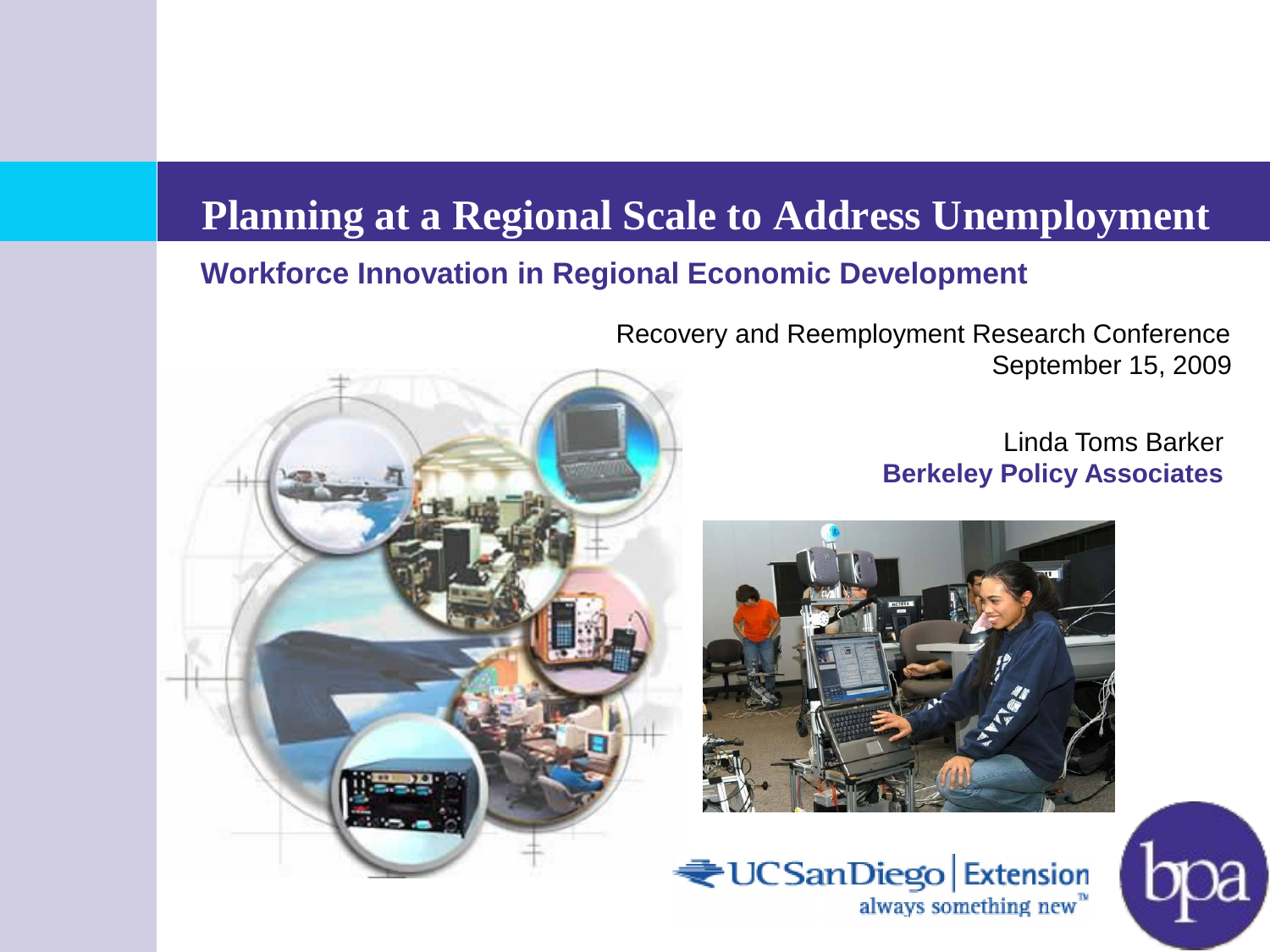### **Introduction**

#### **National competitiveness and regional prosperity are possible if communities:**

- Link knowledge resources with business and innovation assets
- Train workforce in the skills and knowledge required to work effectively in new and emerging industries

#### **ETA's Initiative supports working regionally towards two national goals:**

- to develop strong linkages between industry and the education, economic development and workforce systems; and
- to transform the workforce system into an integrative, forward-looking talent development system.

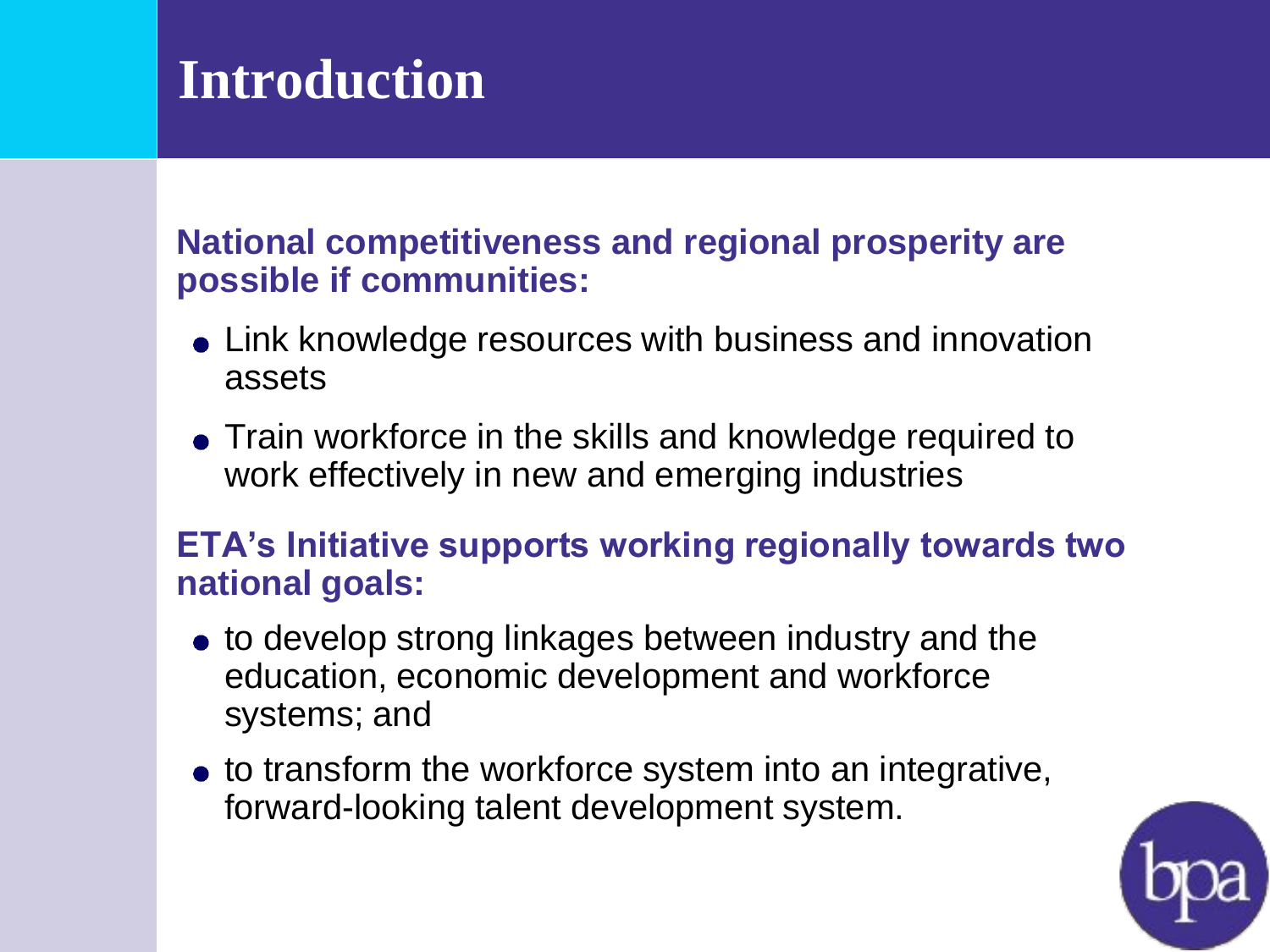### **Evaluation Goals**

- Provide key insights into dynamics of regional social change and identify enablers and barriers
- Accumulate new knowledge about effective implementation of regional collaborative efforts for systems change and economic transformation
- Document achievements and value of ETA's investment in regional initiative
- Understand roles of federal, state and local governments and key industry, education, community and other public and private stakeholders in strengthening the nation's economic health and global competitiveness

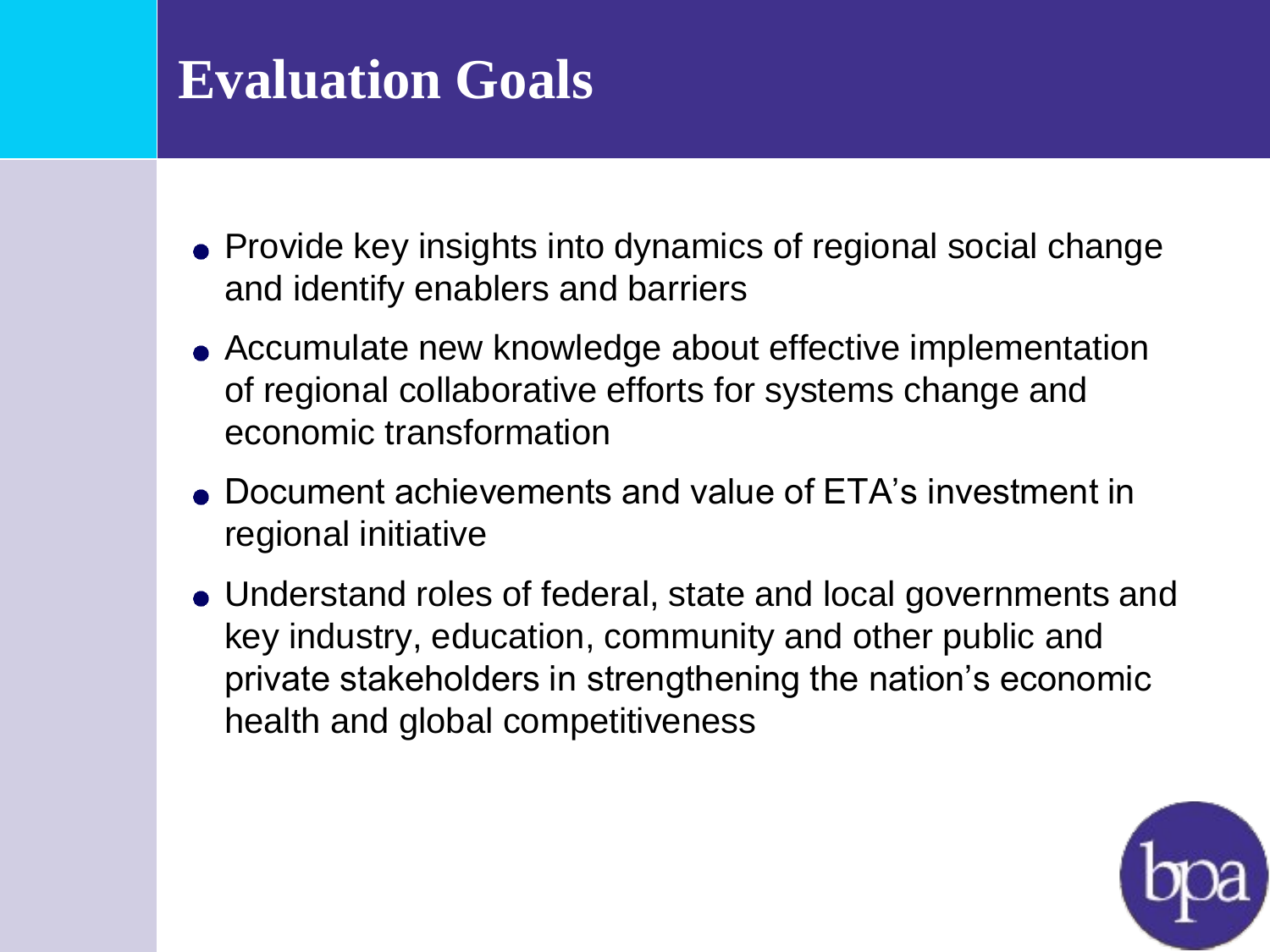#### **The First 13 Regions – Generation I**

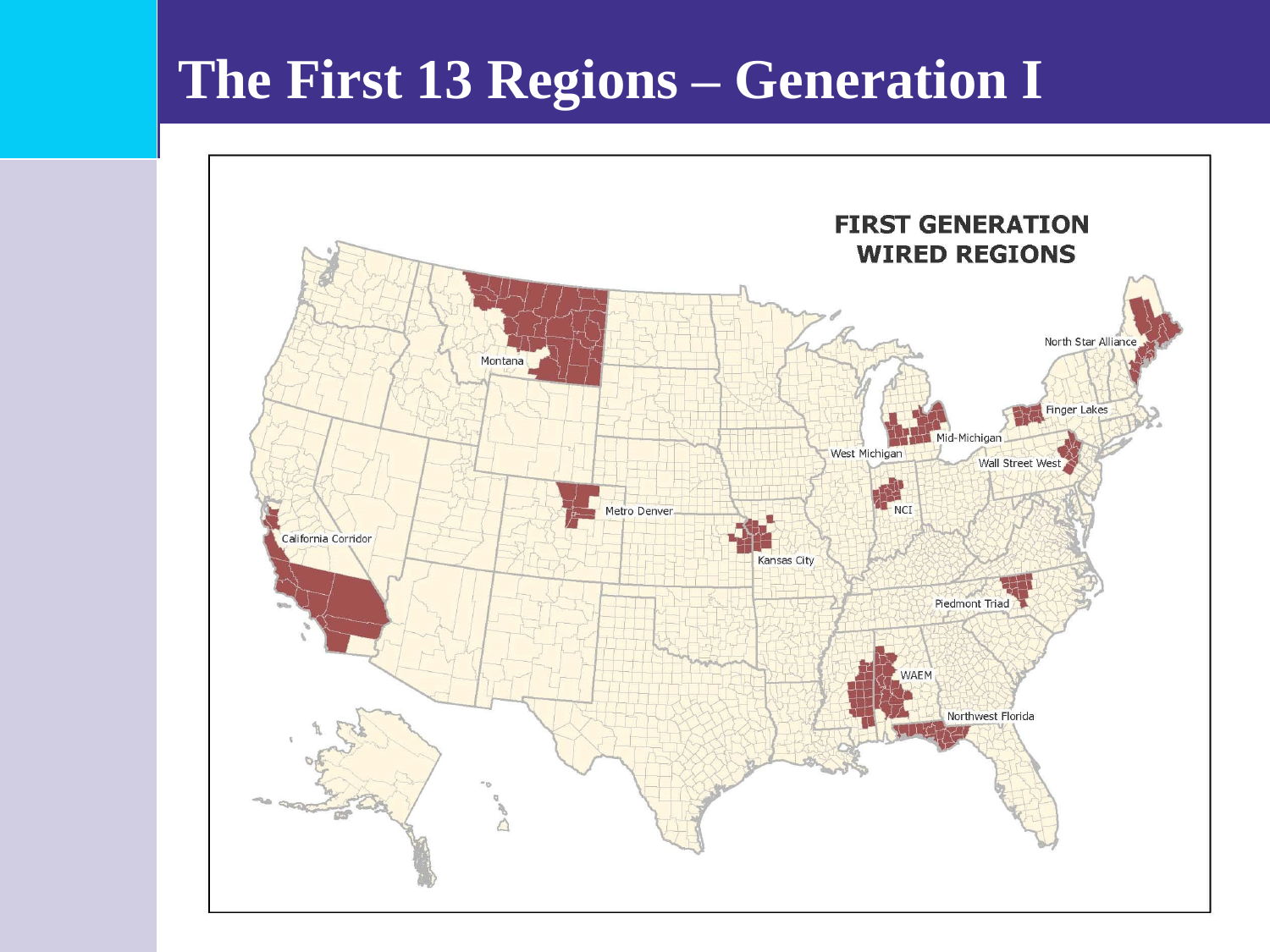### **Evaluation design**

#### **Four major study components:**

- 1. Site Visits 4 days, 2 staff, 3 times over 3 years
- Development and quality of collaboration and partnerships
- Change in institutional practices
- Development of regional identity
- • Commitment of time and resources
- Risk-sharing among partners
- 2. Social network analysis
- 3. Partner survey
- 4. Secondary analysis of national data
- • **Workforce Employment and Wages**  National Bureau of Labor Statistics, U.S. Internal Revenue Service, WIASRD.
- Bradstreet, National Science Foundation, National Institutes of Health **Measures of Innovation and Commercialization - Dun and**
- **Education and Talent Development Measures** US Department of Education Integrated Postsecondary Education Data System (IPEDS)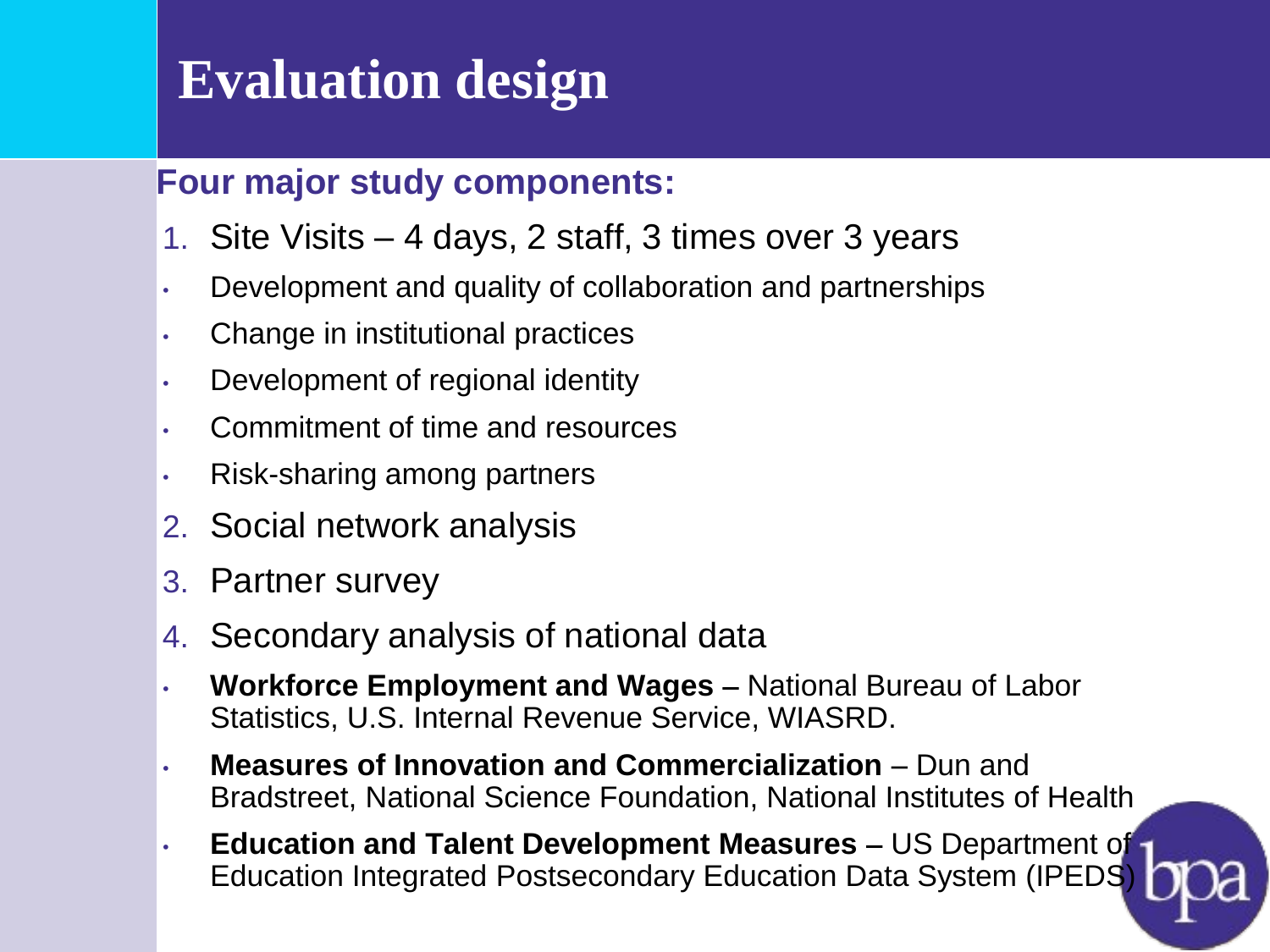## **Social Network Analysis**

**Identify "five individuals with whom you have significant contact in the context of the Initiative, outside of your own organization," and provide:**

- Name
- Organization
- Job title (later coded as "level in organization")
- Frequency of contact

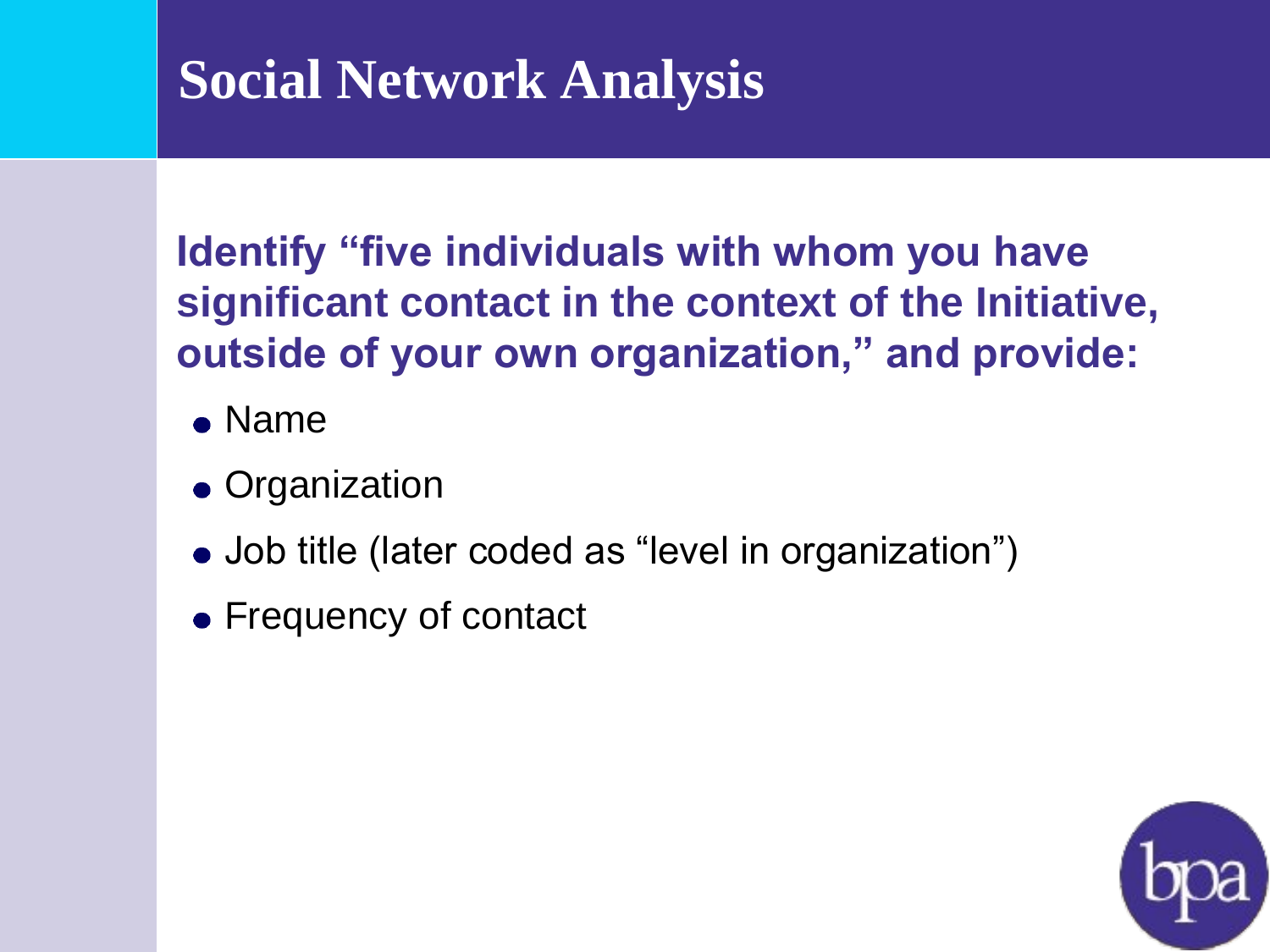# **Social Network Maps**





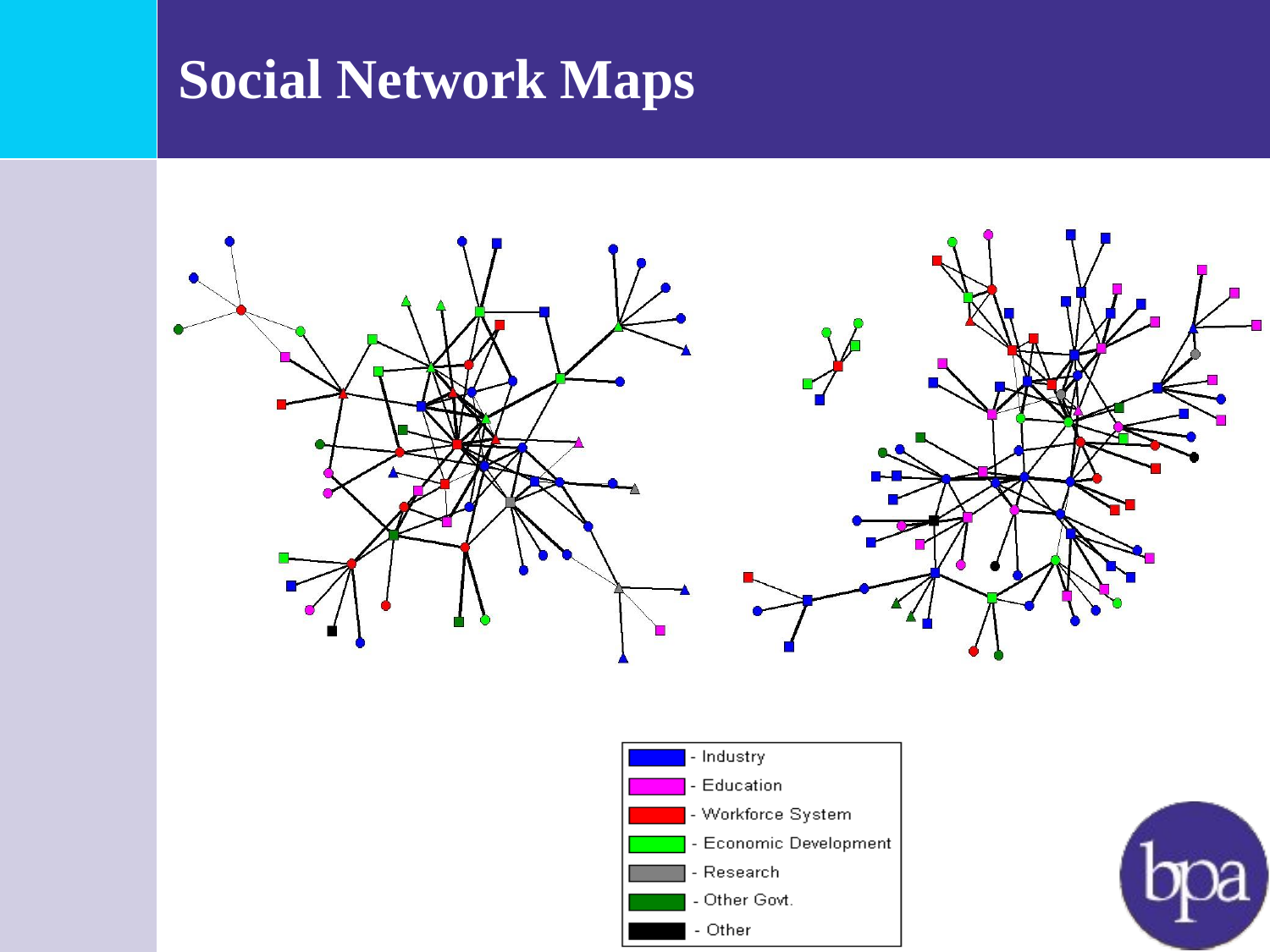# **Challenges in building region-wide collaboration**

- Geographical isolation, and lack of a history of positive interaction
- History of inter-jurisdictional competition and friction
- Lack of trust
- **.** Insularity of various systems
- Reluctance to discuss problems or share ideas with individuals outside one's own organization
- Tradition of self-reliance and a lack of history of collaborating
- Lack of regional identity or regional perspective

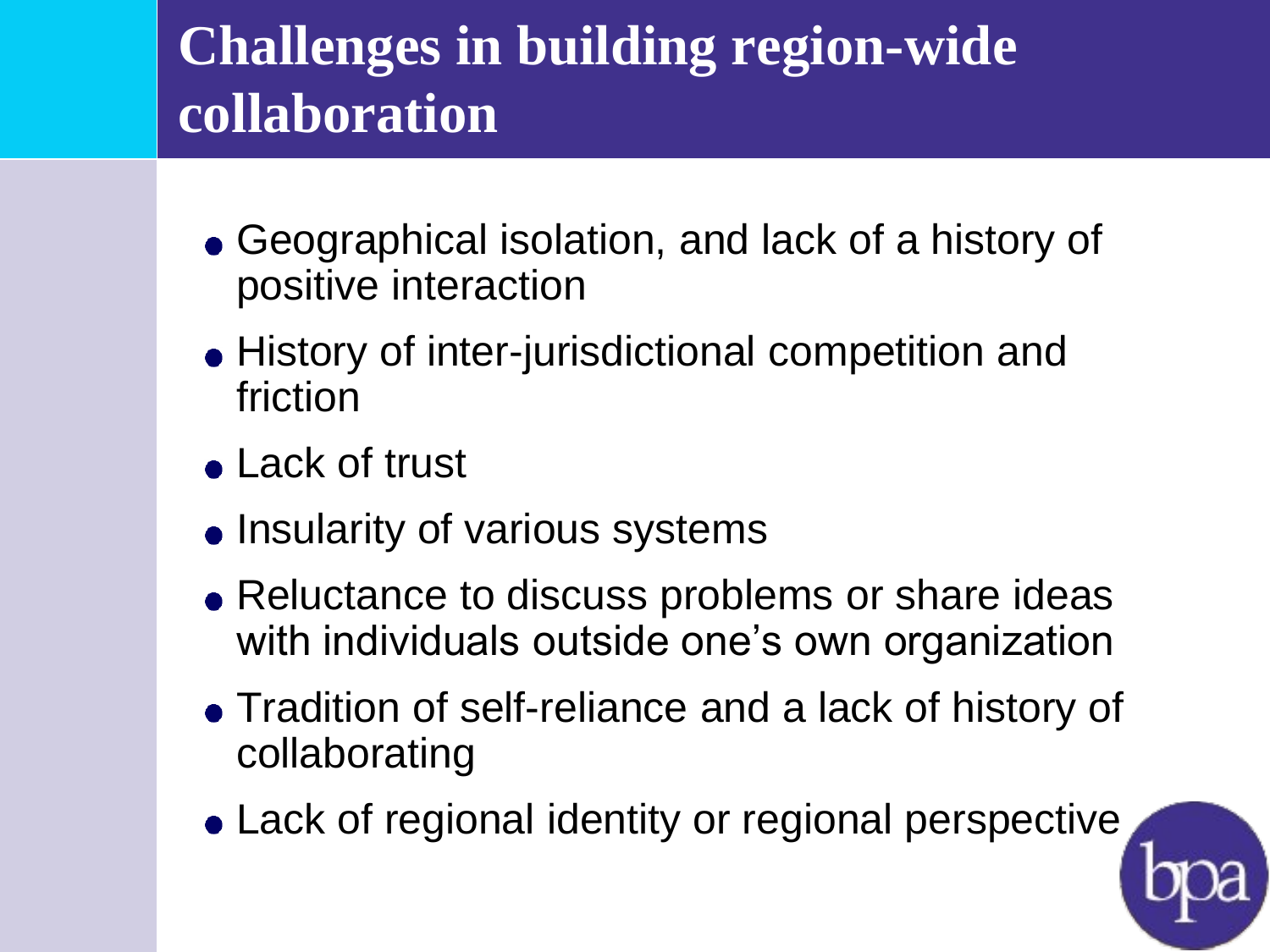## **Strategies for building effective partnerships**

- Think creatively about common goals
- Allow relationships to develop over time "Trust. Can't force it; can't rush it; can't regulate it; can't mandate it."
- Focus collaboration on activities and tasks
- Build on personal relationships
- Make expectations clear, expect the best, establish guidelines for working together

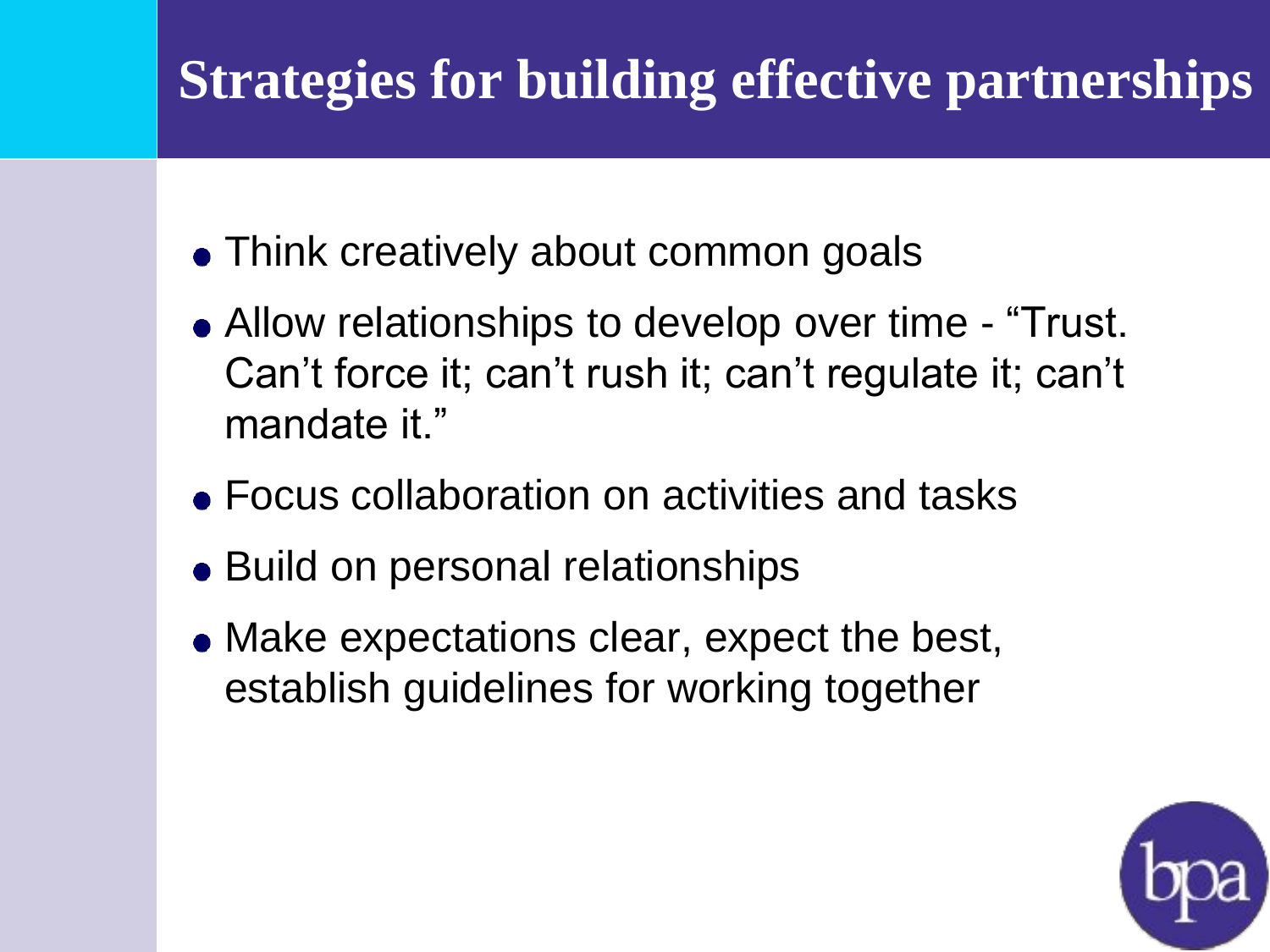### **Evaluation design challenges**

- Systems change and economic transformation are long-term themselves within the time frame of the evaluation. processes. Measurable outcomes may not manifest
- $\bullet$  Regional collaboratives are dynamic and flexible with changing partnerships, strategies and external circumstances.
- Regions differ dramatically from one another -- evaluation needs flexibility to accommodate variation, and caution in making comparisons across regions.
- communities, as well as multiple social and cultural • Regional partnerships are complex with multiple political jurisdictions, labor markets, education systems, business environments.

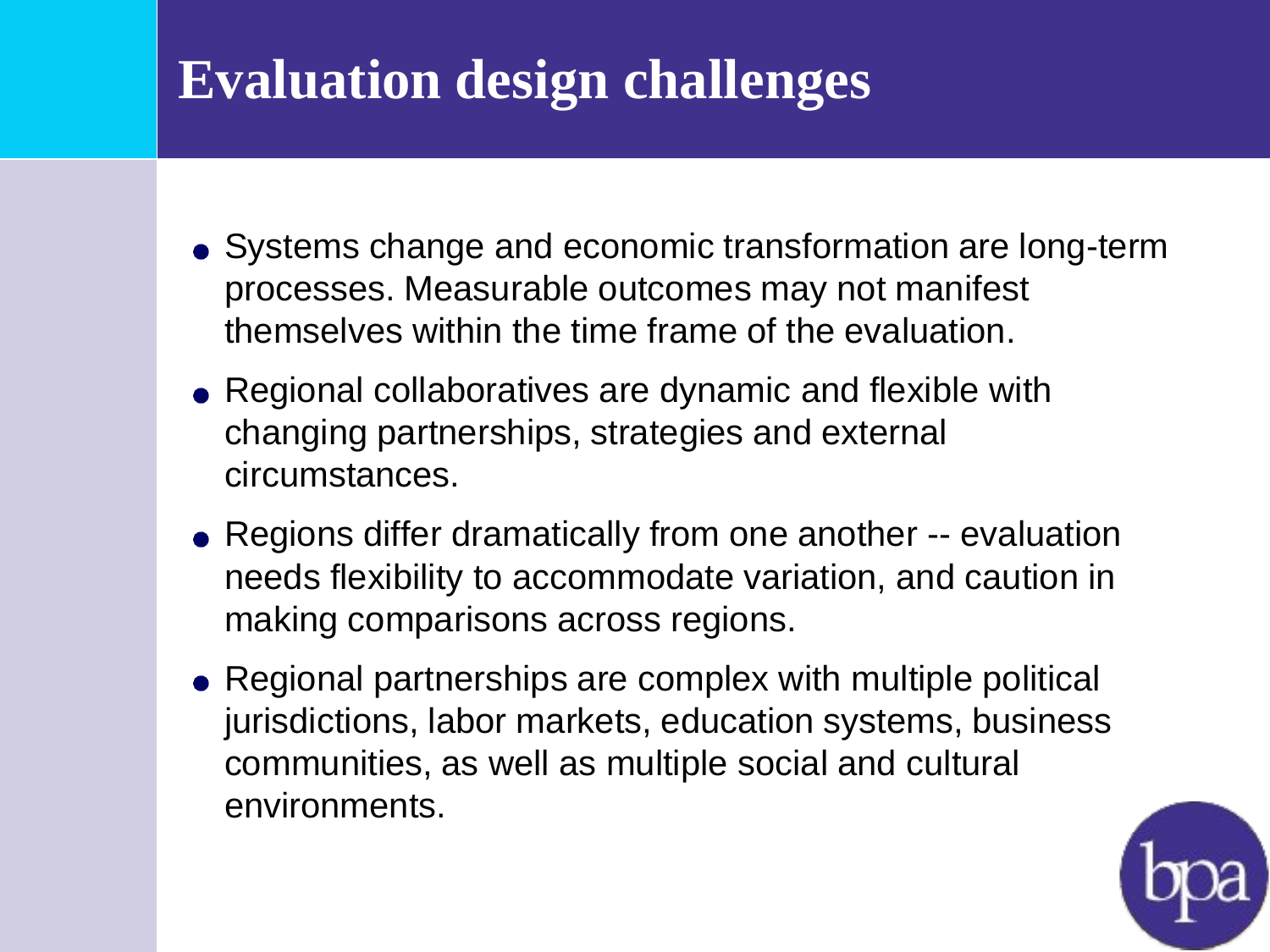# **Variation among regions**

- Economic needs they address
- Regional assets and gaps
- Particularities of local political and jurisdictional boundaries and policies
- Readiness for WIRED vis-à-vis inter-organizational/ crossjurisdictional collaboration and identities
- Extent to which civic institutions, private funders and key business leadership are involved
- Extent to which social and cultural values are congruent with the requirements of economic transformation

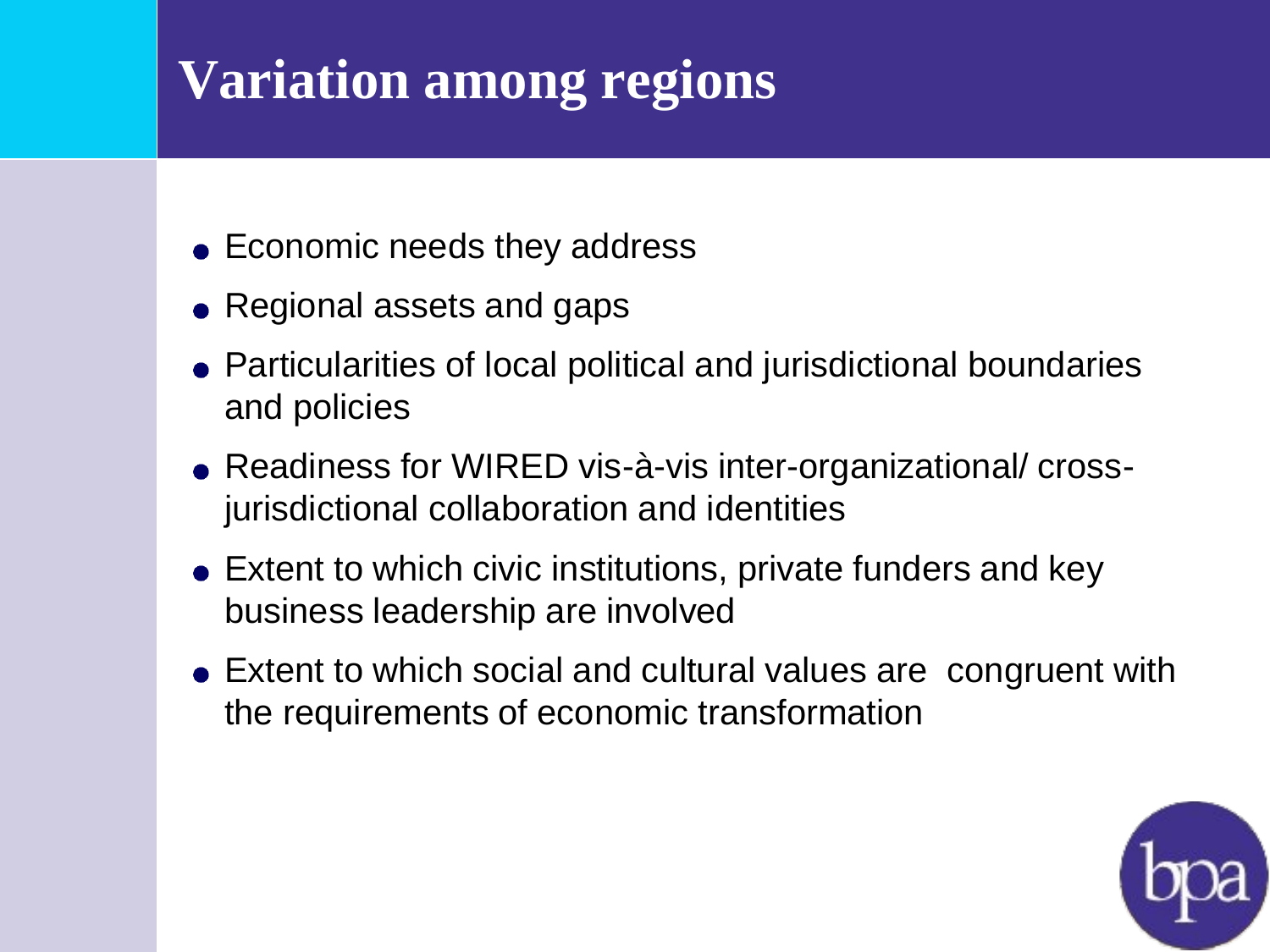# **Variation among regions– how big are they?**

#### **% of State Population**



Values for two-state regions (WAEM and KC) are calculated by averaging

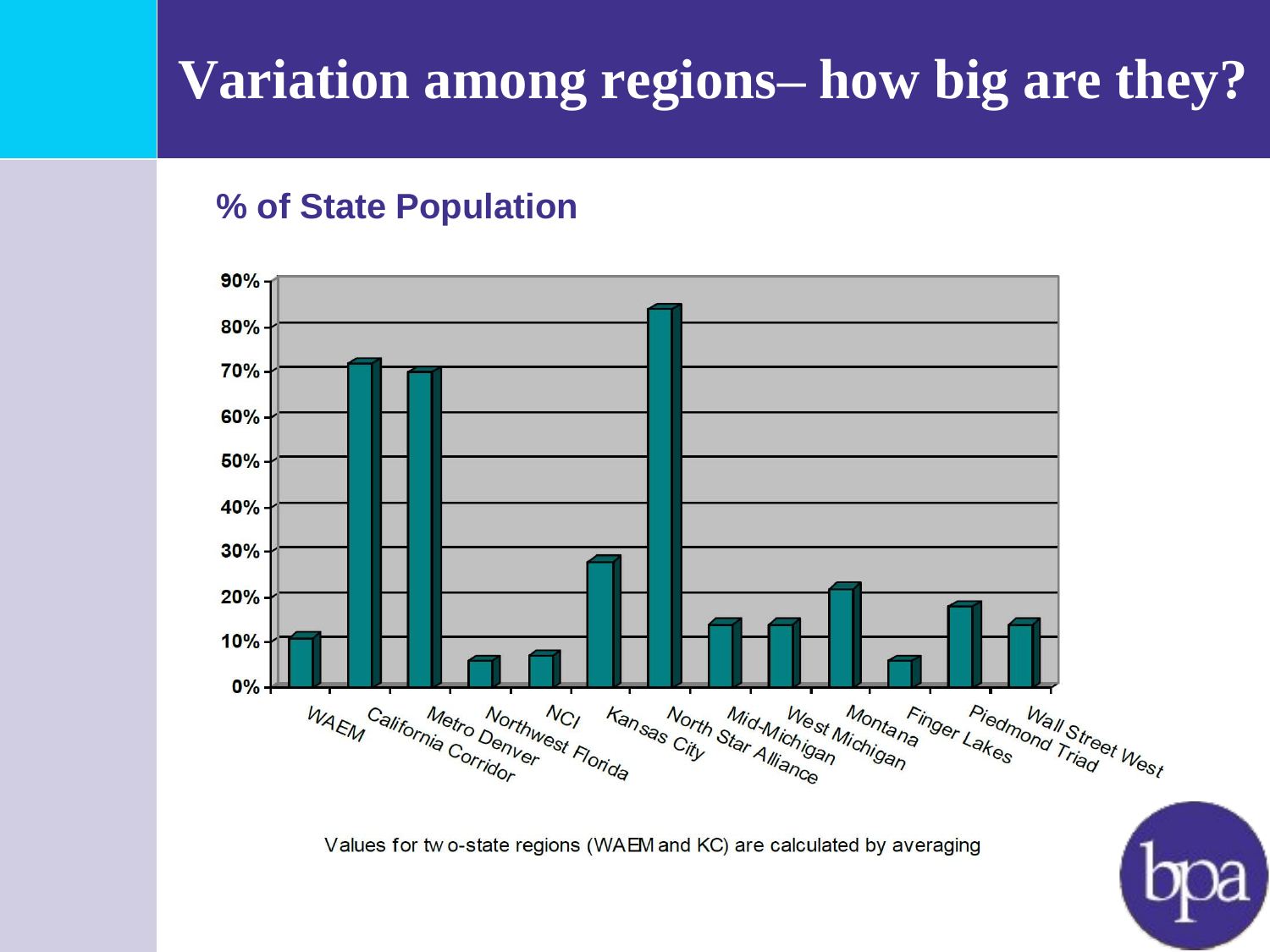# **Changes in the national economic context**

#### **Montana Agro Energy Program:**

- seed for bio-diesel production when wheat prices were low. Encouraged farmers to grow potentially more lucrative oil
- on the market increased the demand for wheat, a • Spike in oil prices during Summer 2008 sparked demand for corn to produce ethanol. The decline in the amount of corn complementary good.
- Increased demand for wheat increased wheat prices that, coupled with federal crop insurance available for wheat but not for oil seed, served as a disincentive to growing the safflower and canola seeds needed for bio-diesel production.

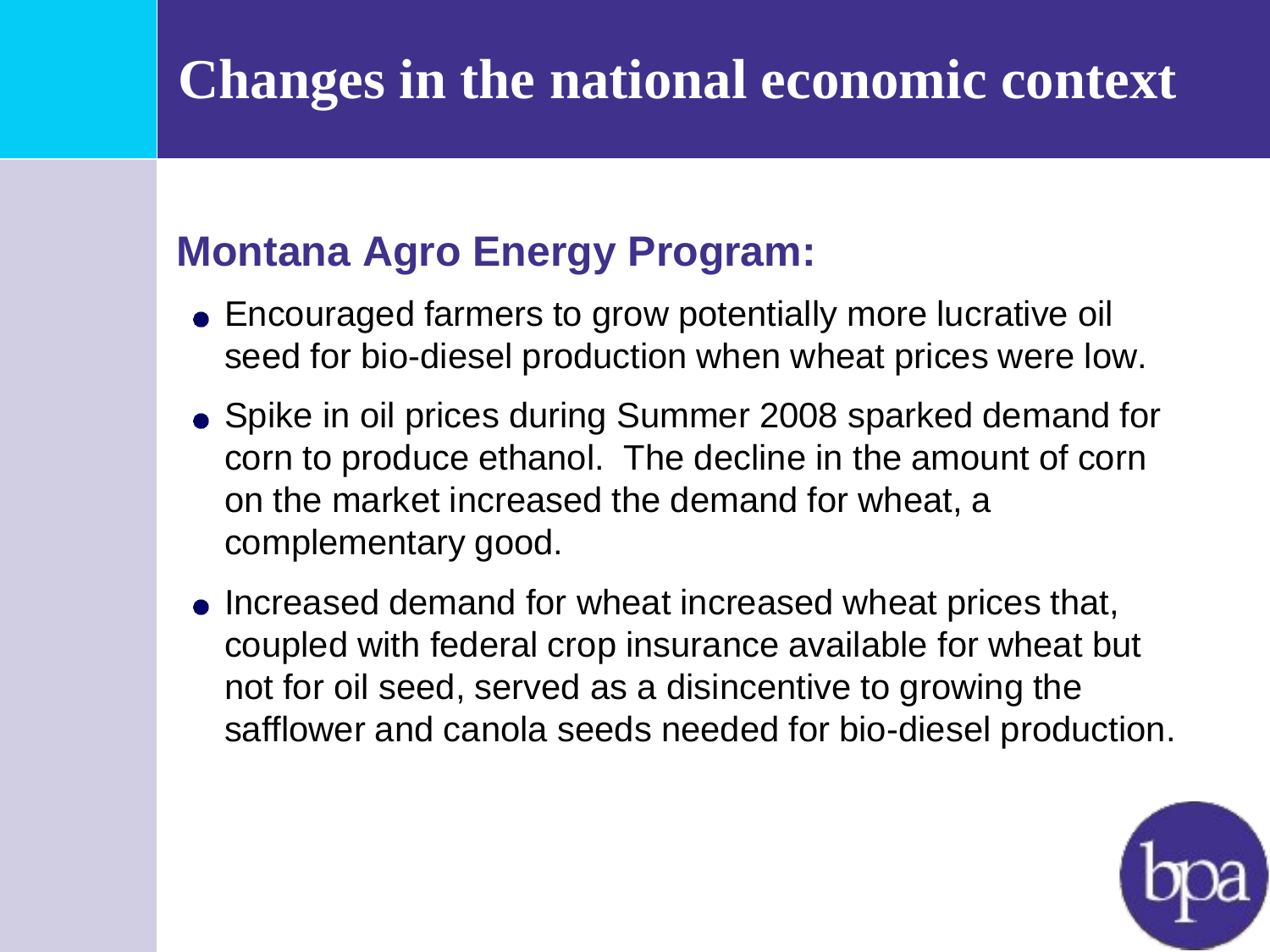# **Changes in the national economic context**

#### **Wall Street West:**

- Planned and started soliciting funds to build a fiber optic cable network that would enable synchronous back-up operations for Wall Street
- especially among economic development agencies • This galvanized significant energy for collaboration,
- investment in this effort unlikely in the near future • Shrinking revenues in the private sector make capital
- The initiative expanded its target industries to include information technology, STEM occupations, and business continuity services, and increased its focus on workforce training and talent pipeline development.<br>• Vision centered primarily on strengthening the existing
- and emerging workforce is less attractive to original partners

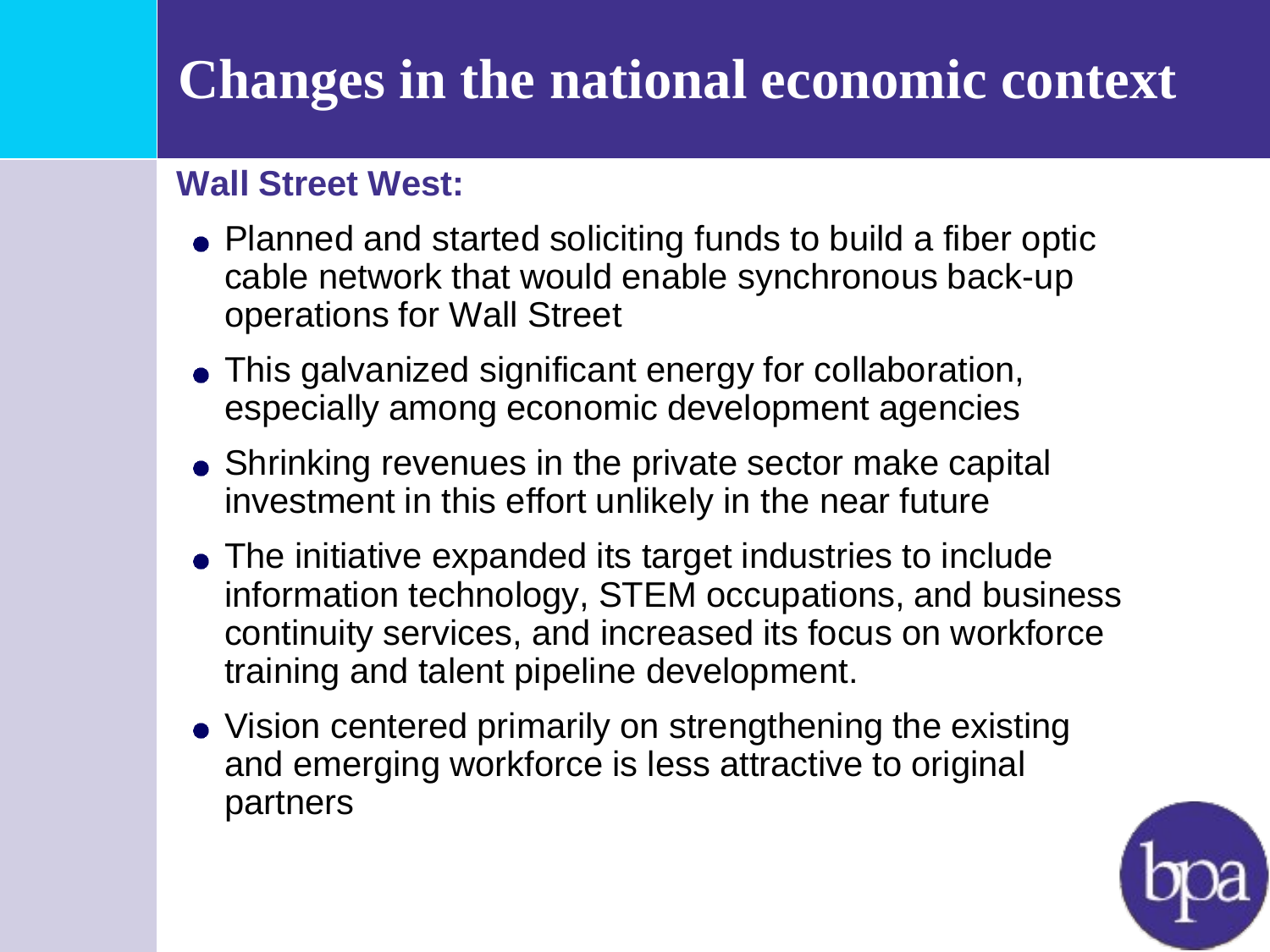# **Addressing evaluation challenges**

- Build large team of senior staff
- Broad range of substantive knowledge workforce technology transfer, etc. system, economic development, education, innovation,
- site visits, survey, analysis of extant data, social network Breadth of methodological expertise – evaluation design, analysis
- Stable team need continuity of knowledge about each region
- Supplement traditional data sources -- attend national academies and conferences, listen in on ETA meetings with grantees, attend regional events, read ETA and key stakeholder communications.
- Retain flexibility to adapt to moving target national policy changes, innovation, national economy, implementation challenges